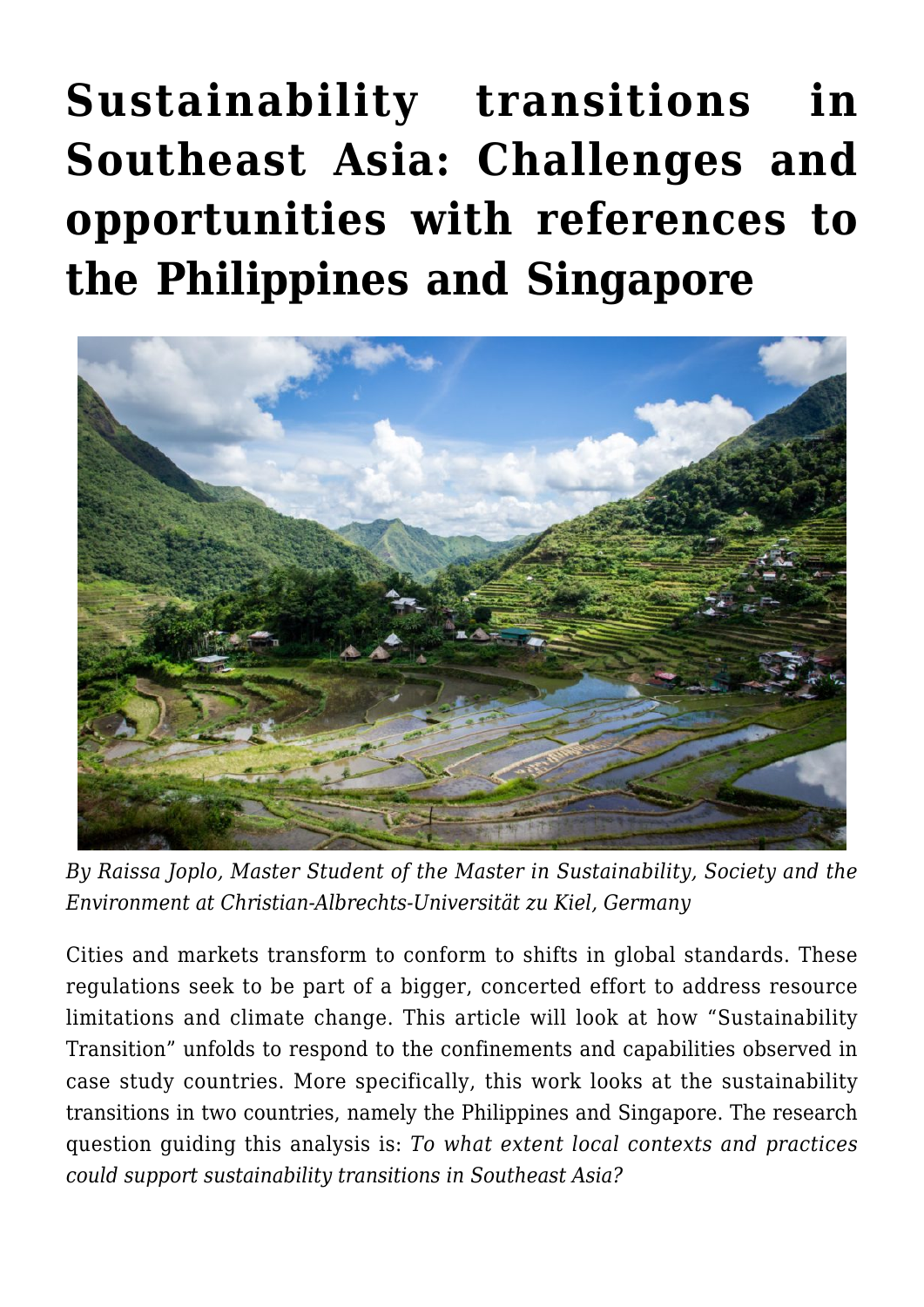Sustainability transition is the process where challenging transitions and the fundamentals leading to change occur in cities and countries (Kivimaa et al., 2021). Transitions are not only mere chance, but exhibit measurements of analysis, distinguish different phases or stages and describe temporal scales (Fischer-Kowalski, 2011). Additionally, this process is a "long-term, multidimensional, and fundamental transformation process through which established socio-technical systems shift to more sustainable modes of production and consumption (Markard et al., 2012)." As a response to the curbing factors of development to meet global needs, sustainability transition is profound to the specificity and complexity of the local landscape. Sustainability transitions can be emphasized through a multi-level perspective approach (Kemp et al., 1998). This has three interacting elements – landscape (external environment), regime (elements shaping patterns in socio-technical system), and niche (space where novelties arise). Figure 1 shows the multi-level perspective elements presented in the case studies.

#### **Figure 1. Presentation of the multi-level perspective elements discussed in Singapore and the Philippines**



## *Food systems in Singapore and the Philippines*

Being a country with limited territory size (approx. 719 sq. km) and natural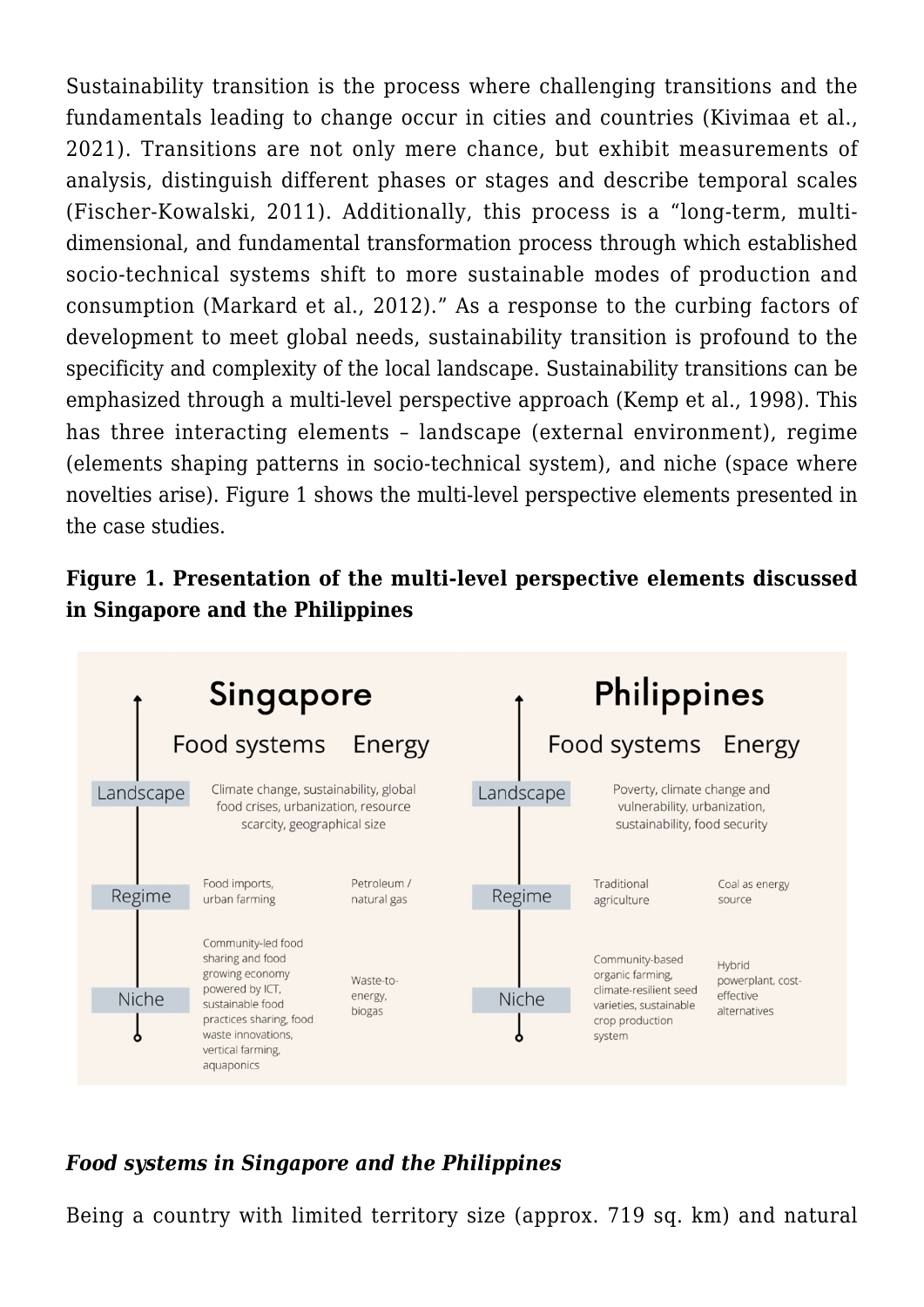resources, Singapore's approach to utilizing resources and supplying high-quality food for its 5.9 million people is worth learning from. The technological innovations applied to the food systems of Singapore present a bunch of advanced techniques (Mok, et al., 2020) that transformed the industry, such as the expansion of vertical and rooftop farms and deployment of aquaponics systems, conversion of food by-products into yeasts cultivation, the introduction of new ingredients to food and beverage, improvement of safety and shelf life of food, production of biodegradable food packaging, research on alternative protein sources for food such as insect farming and cultivation of meat and microalgae. Waste-to-energy systems to deal with food wastes (Teng et al., 2019) are adopted for a sustainable and circular model approach.

Citizens themselves have begun harnessing the value of Information and Communication Technologies (ICT) to create a collaborative food supply system (Rut & Davies, 2018). The niche projects produced through this tool – Social Enterprise and the Collective – have provided alternatives for food production. The projects demonstrate the diverse contributions of conscious individuals to food sharing, food growing, community farms and gardens, and food waste reuse and distribution, among others. The construction of new ideas and activities for the public good stemmed from the individual values of these actors who aim to create a more radical system. To incline the system more into the sustainability dimensions and combat unsustainable consumption, the sharing economy must be recognized as a working framework and not just a mere alternative (Roxas, 2016). Moreover, it is important to note that the Philippines is classified as one of the most vulnerable countries to climate change. Agriculture, the main source of food, has been heavily affected by disasters over the years.

Farmers in the Philippines use more resilient crops that can withstand heavy typhoons and storms, to ensure a sustainable crop production system, such as sweet potatoes and the primary crop, rice (Baruah & Mohanty, 2020). Policies need to consider responsive mechanisms that will help farmers access new varieties of good quality seeds through efficient seed production and distribution systems, and also guarantee income. Through the country's national organic agriculture policy, poverty is at the core of the problems causing environmental issues, which could be solved through economic growth and thereby leading to mitigation of these challenges (Suh, 2015). However, not much has been implemented yet. Relatively few programs have been done to support community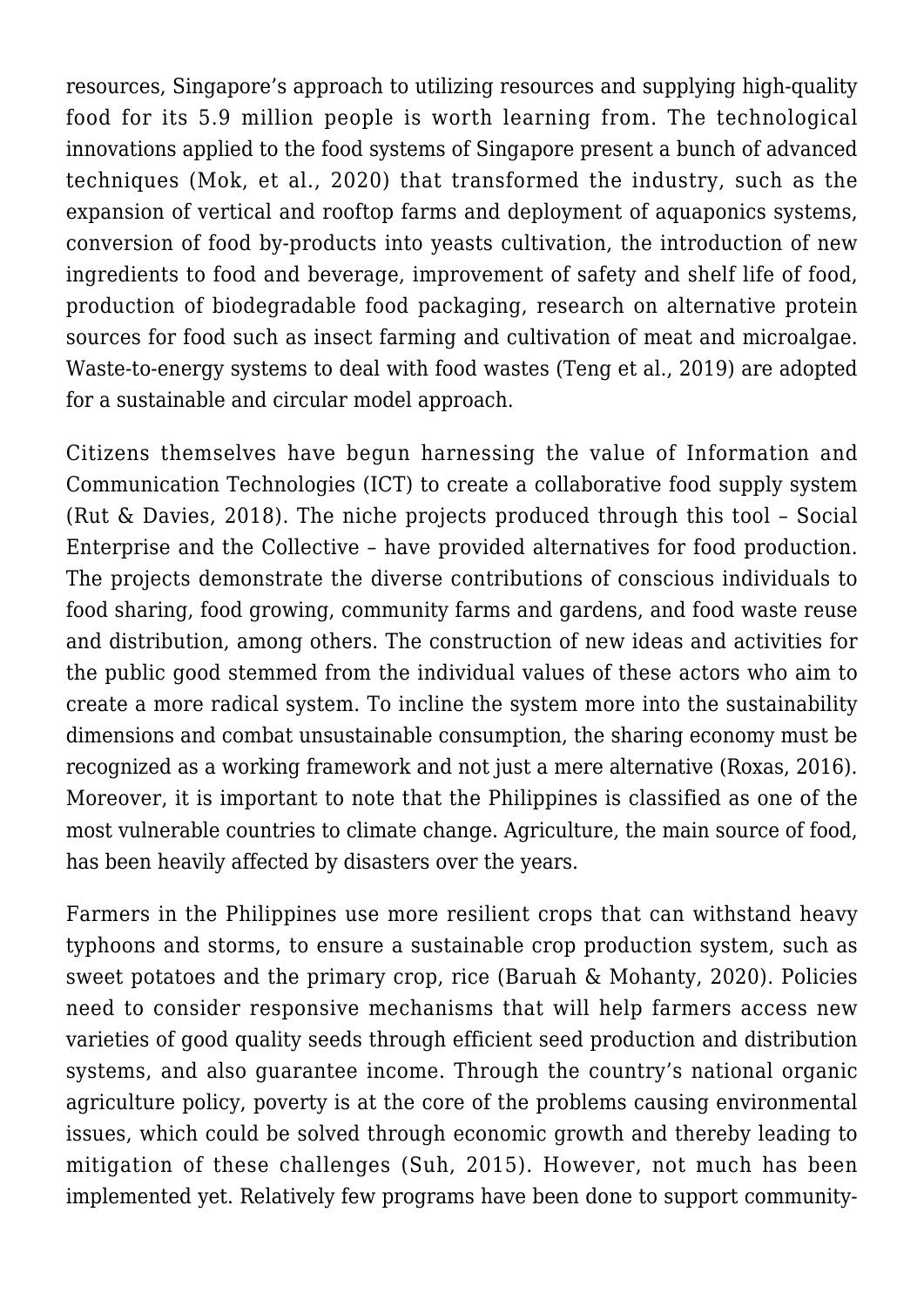based organic farming and other activities that could make use of the country's potential.

## *Energy systems in Singapore and the Philippines*

Singapore is considering various aspects of shifting to renewable energy supplies from fossil fuels-based electricity sources. Among the existing waste-to-energy practices in Singapore is the use of biogas. This energy alternative would achieve the biggest environmental benefits for the country (Quek, et al., 2018). Tong et al. (2018) also concluded that the energy recovery of food wastes and brown water, which produce biogas, pose positive potential for the environment, without a large land area needed. The appropriateness of biogas in Singapore is also backed-up by Heng (2017) by presenting the first poultry farm which generates biogas for its own energy needs. Waste products such as chicken manure and used water are recycled for other farm needs or being treated for biogas production. This enables the farm to be self-sufficient and sustainable.

In reviewing renewable energy sources that could potentially work in the Philippines, one also needs to look at the poverty situation and status gaps in the country. There could be opportunities for optimizing greater returns to communities while responding to the telling realities of the people. One example of an initiative that pioneers a way how to incorporate social benefits is the Green Island project in Palawan, Philippines (Roxas & Santiago, 2016). It is a hybrid powerplant established by a public-private partnership. The device is composed of a biomass gasifier that runs an ice machine and a water desalination system, with a wind turbine and solar panel array. The powerplant provides uninterrupted power supply to communities at a lesser cost. The ice machine sells ice to fisherfolks, preserving catch before they bring it into markets. The desalination system brings affordable, fresh water to the residents. Whilst addressing the lack of electricity in the community, the Green Island project also delivers better livelihood and health impacts to the locals. This meets the sustainability standards that the country attempts to achieve. Nevertheless, a big part of the country still relies on fossil fuels. The utilization of coal is widespread because it is cheaper and more stable in supplying energy (Marquardt & Delina, 2019), even with the concerns of negative health and environmental impacts. The widespread understanding remains that renewable energy sources will only cost higher than the already existing source.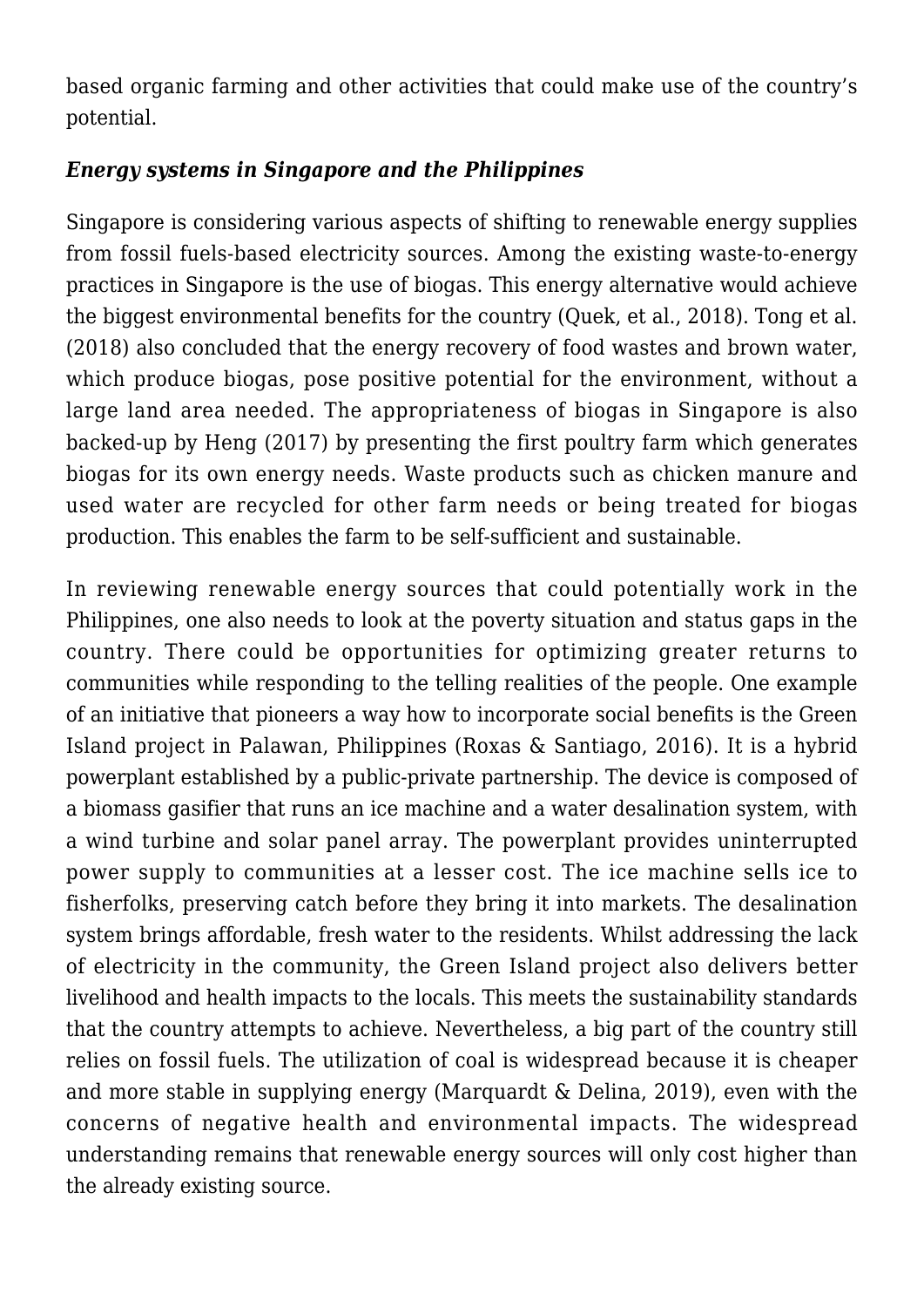#### **Conclusion and policy recommendations**

Sustainability transition is such a complex case, considering how systems change in extraordinary, sometimes turbulent, ways. Science and society must study the socio-political narratives surrounding a given country to grasp the complexity of the dominant realities and contexts interacting in the grid (Wieczorek, 2018). For Singapore and the Philippines, the landscape and processes are unique. Actors involved in transition-related activities also vary. Both countries have historical economic and environmental narratives. The rate at which Singapore and the Philippines progress and evolve to meet economic demands and global sustainability standards is a difficult subject, with restricting comparative analyses criteria. When dealing with issues in the Philippines, it is certainly difficult to avoid the dimensions of poverty as this certain topic extends across varying sectors. Likewise, even if Singapore has the financial competence to implement technological innovations, the country continues to struggle with its territory size limitations. As the examples listed for both countries are locally oriented, the angle of grassroots communities is essential when concretizing national agendas. To conclude, I would like to state two main policy recommendations that are both relevant for Singapore and the Philippines.

First, the creation and implementation of sustainable policies should be evidenced by a clear connection to the current issues. The policies should be grounded on the differences in innovative potentials of countries in terms of industrial and technological specializations (Hansen & Coenen, 2014). With a strong recognition of the present landscape, the process of crafting policies will be appropriately directed toward the most suitable solutions. Second, allocate ample support to local actors and grassroots communities, utilizing modern tools and channels. People belonging to these groups are not only equipped with practical viewpoints but are also well-versed to determine what works and what does not. The investments in local talents and capital will not only better the lives of most people but will also help in executing equitable sustainability measures. As observed in more successful transition pathways, the role of political actors is significant in the process of achieving sustainability transition (Bai et al., 2010). With the impact and extensiveness of sustainability challenges these two countries are confronting today, sustainability transition makes greater relevance and should be included in national priorities.

#### **References**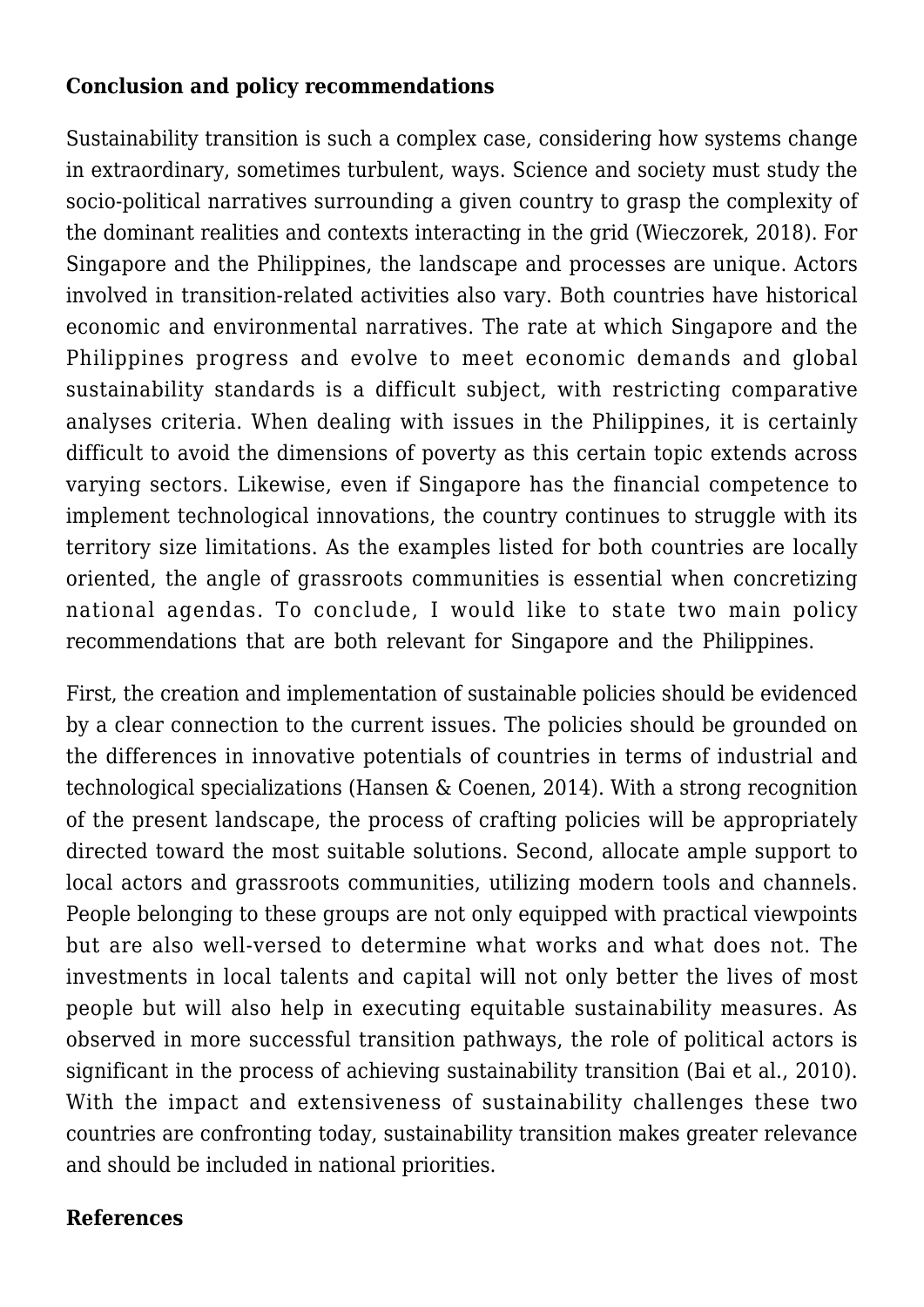Bai, X., Roberts, B., & Chen, J. (2010). [Urban sustainability experiments in Asia:](https://www.academia.edu/50208716/Urban_sustainability_experiments_in_Asia_patterns_and_pathways) [Patterns and pathways.](https://www.academia.edu/50208716/Urban_sustainability_experiments_in_Asia_patterns_and_pathways) *Environmental Science and Policy*, *13*(4), 312–325. <https://doi.org/10.1016/j.envsci.2010.03.011>

Baruah S, Mohanty S. 2020. [Smart Seeds for an Efficient and Sustainable Food](https://ccafs.cgiar.org/resources/publications/smart-seeds-efficient-and-sustainable-food-system-philippines) [System in the Philippines.](https://ccafs.cgiar.org/resources/publications/smart-seeds-efficient-and-sustainable-food-system-philippines) CCAFS Report. Wageningen, the Netherlands: CGIAR Research Program on Climate Change, Agriculture and Food Security (CCAFS).

Fischer-Kowalski, M. (2011). [Analyzing sustainability transitions as a shift](https://www.sciencedirect.com/science/article/abs/pii/S2210422411000153) [between socio-metabolic regimes](https://www.sciencedirect.com/science/article/abs/pii/S2210422411000153). *Environmental Innovation and Societal Transitions*, *1*(1), 152–159.<https://doi.org/10.1016/j.eist.2011.04.004>

Hansen, T., & Coenen, L. (2014). [The geography of sustainability transitions:](https://www.sciencedirect.com/science/article/abs/pii/S2210422414000835) [Review, synthesis, and reflections on an emergent research field](https://www.sciencedirect.com/science/article/abs/pii/S2210422414000835). *Environmental Innovation and Societal Transitions, 17, 92-109.* <https://doi.org/10.1016/j.eist.2014.11.001>

Heng, D. L. K. (2017). [Bio Gas Plant Green Energy from Poultry Wastes in](https://www.sciencedirect.com/science/article/pii/S187661021736472X#:~:text=This%20company%20has%20been%20the,for%20drying%20of%20chicken%20feed.) [Singapore.](https://www.sciencedirect.com/science/article/pii/S187661021736472X#:~:text=This%20company%20has%20been%20the,for%20drying%20of%20chicken%20feed.) In *Energy Procedia* (Vol. 143, pp. 436–441). Elsevier Ltd. <https://doi.org/10.1016/j.egypro.2017.12.708>

Kivimaa, P., Laakso, S., Lonkila, A., & Kaljonen, M. (2021). [Moving beyond](https://www.sciencedirect.com/science/article/pii/S221042242030143X) [disruptive innovation: A review of disruption in sustainability](https://www.sciencedirect.com/science/article/pii/S221042242030143X) [transitions.](https://www.sciencedirect.com/science/article/pii/S221042242030143X) *Environmental Innovation and Societal Transitions*, *38*, 110–126. <https://doi.org/10.1016/j.eist.2020.12.001>

Markard, J., Raven, R., & Truffer, B. (2012). [Sustainability transitions: An](https://www.sciencedirect.com/science/article/abs/pii/S004873331200056X) [emerging field of research and its prospects](https://www.sciencedirect.com/science/article/abs/pii/S004873331200056X). *Research Policy*, *41*(6), 955–967. <https://doi.org/10.1016/j.respol.2012.02.013>

Marquardt, J., & Delina, L. L. (2019). [Reimagining energy futures: Contributions](https://www.sciencedirect.com/science/article/abs/pii/S221462961830570X) [from community sustainable energy transitions in Thailand and the](https://www.sciencedirect.com/science/article/abs/pii/S221462961830570X) [Philippines](https://www.sciencedirect.com/science/article/abs/pii/S221462961830570X). *Energy Research and Social Science*, *49*, 91–102. <https://doi.org/10.1016/j.erss.2018.10.028>

Mok, W. K., Tan, Y. X., & Chen, W. N. (2020, August 1). [Technology innovations](https://www.sciencedirect.com/science/article/pii/S092422442030515X) [for food security in Singapore: A case study of future food systems for an](https://www.sciencedirect.com/science/article/pii/S092422442030515X) [increasingly natural resource-scarce world.](https://www.sciencedirect.com/science/article/pii/S092422442030515X) *Trends in Food Science and Technology*. Elsevier Ltd.<https://doi.org/10.1016/j.tifs.2020.06.013>